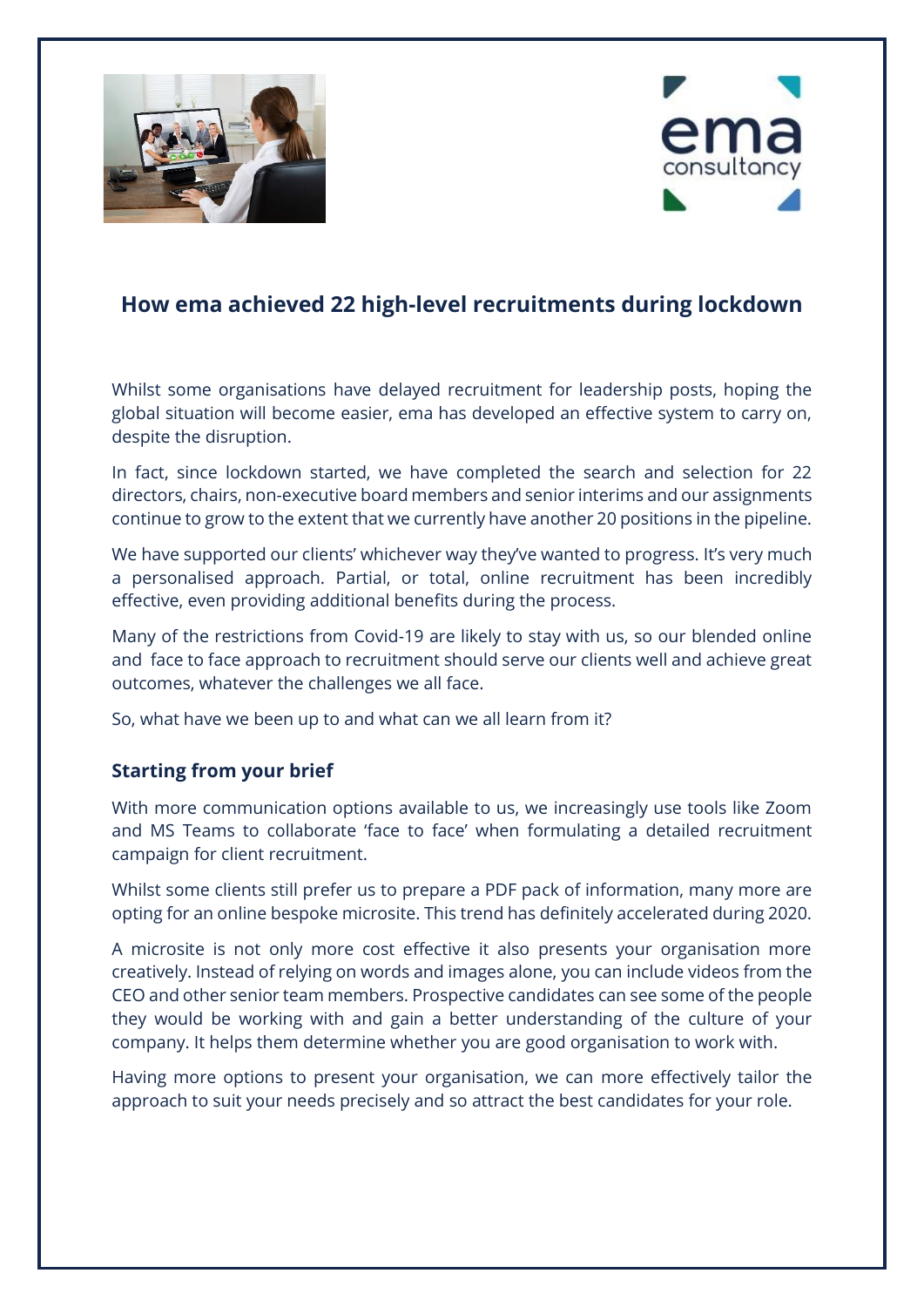# **Online candidate search gets personal**

Since lockdown, we've significantly increased our online search activities, with extremely positive results.

With home-working more the norm, LinkedIn has seen an upturn in traffic and our online search process takes full advantage. For example, a recent ema recruitment advert for a Chief Executive role with a six-figure salary achieved 2,000 views in just five days.

As people become more familiar with video calls, we have additional options open to us when it comes to contacting applicants for an initial chat. As a result, our conversations have been more insightful, and we have got to know potential applicants better prior to screening.

Candidates have also gained a clearer understanding of the role and of our involvement in the recruitment process.

The results have been clear - a much stronger pool of candidates to feed into the screening process.

Since March, we've been carrying out online screening interviews on behalf of clients using video conferencing.

Candidates can find an online interview rather different, so we've provided practical advice on our website to help them prepare for this scenario. We want to ensure they present themselves well on video, helping our clients have a positive online recruitment experience.

#### [Read our advice to candidates on preparing for video interviews](https://emaconsultancy.org.uk/our-news/interviewing-by-skype/)

Of course, the home environment can be an unpredictable location for interviews. Internet connections can fail, whilst pets and family are often in the next room (and sometimes in the same room). During lockdown, we've taken this in our stride and accommodated specific challenges when necessary.

## **Shortlisting by Zoom, MS Teams or equivalent**

Pre-Covid-19, we'd meet clients in person to feed back on the screening stage and support shortlisting. Since March, our online method has served us well. Meanwhile, reduced travel allows us to devote more time to candidate assessment, helping to identify those with the greatest potential.

In addition to helping candidates prepare for their video interviews, we've created some tips about online interviewing for our clients too.

[Read our tips for interviewing by video](https://emaconsultancy.org.uk/our-news/keep-calm-and-carry-on-recruiting/)